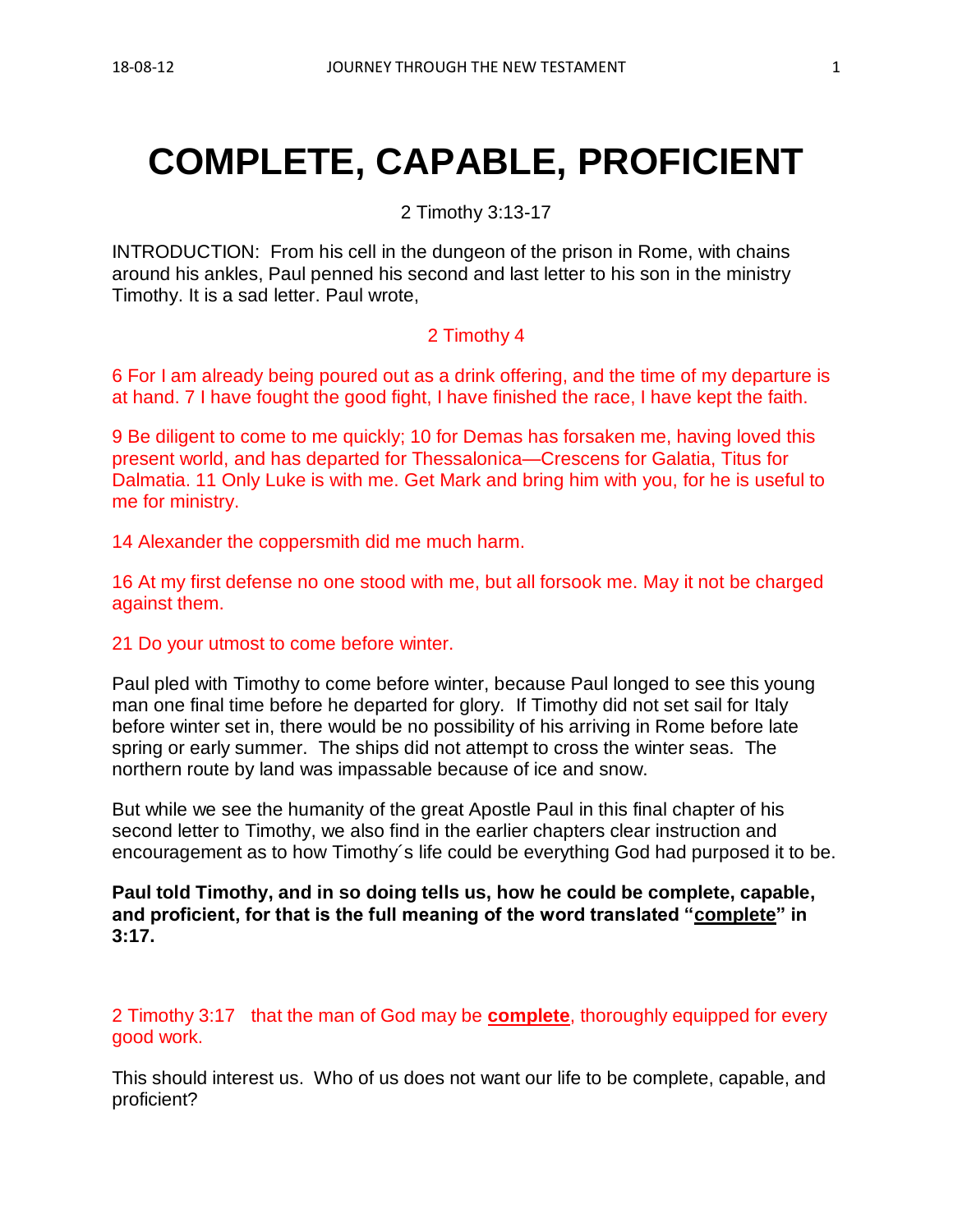- If those words complete, capable, and proficient do not characterize your life this morning, they can.
- In a brief passage the Holy Spirit through Paul told Timothy how that could be true of his life just as it had been true of Paul´s life.
- But in so doing, the Holy Spirit is telling each of us also how our life can be complete, capable, and proficient.

Three peaks thus far in my journey through life that each time directed the rest of my journey:

At eight years old I got saved.

At 18 years old I married a godly young woman.

At 27 I came to believe and put this instruction into practice. It changed everything and set me on the road to be complete, capable, and proficient. I've not arrived, but I'm on the road.

- And if you will engage with me for a brief time this morning as we examine these words, you can leave here this morning knowing how your life can be this way.
- Now, I cannot promise that your life will indeed become complete, capable, and proficient. That will be up to you. For knowing the instruction is only the beginning point of living such a life. You have to do it.
- But you cannot do it until you know it. And you have the opportunity to know it today, not because of any wisdom I possess, but because I will point you to the very wisdom of God given in His Word that holds forth this promise.

Let´s read these powerful words.

## 2 Timothy 3:13–17

13 But evil men and impostors will grow worse and worse, deceiving and being deceived.

14 But you must continue in the things which you have learned and been assured of, knowing from whom you have learned *them,* 15 and that from childhood you have known the Holy Scriptures, which are able to make you wise for salvation through faith which is in Christ Jesus.

16 All Scripture *is* given by inspiration of God, and *is* profitable for doctrine, for reproof, for correction, for instruction in righteousness, 17 that the man of God may be complete, thoroughly equipped for every good work.

The Holy Spirit tells us: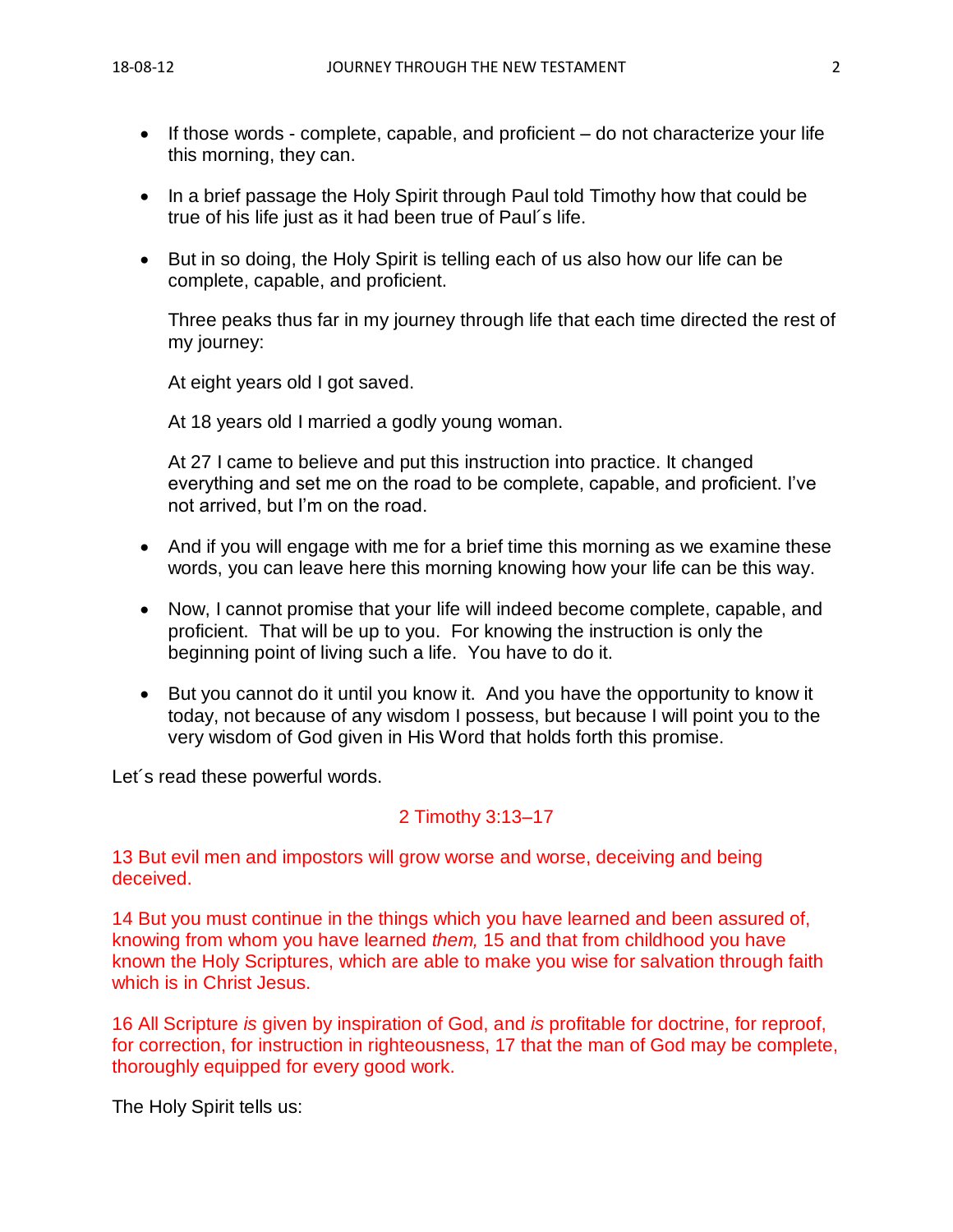## **I. CONTINUE TO BE A DISCIPLE WITH SCRIPTURAL CONVICTIONS.**

#### 2 Timothy 3:14 But you must continue in the things which you have **learned**

#### **A. The word "learned" comes from the same root as the word "disciple."**

- It carries the idea of learning by intention and not by accident or circumstance.
- It also has the meaning of "following," learning from someone by listening to them and observing and imitating their life.
- Timothy had from his childhood been discipled by his mother Eunice and his grandmother Lois.
- Later Timothy became a disciple of Paul.
- At least from his teen and adult years, Timothy was intentional in his learning and following.

#### **B. And what did he learn? The Holy Scriptures!**

2 Timothy 3:14–15 14 But you must continue in the things which you have learned and been assured of, knowing from whom you have learned *them,* 15 and that **from childhood you have known the Holy Scriptures**,

Now here is something interesting and timely for us!

Many of you know that recently Andy Stanley, pastor at Northpoint Church in Atlanta, and a very popular preacher and writer has urged Christians to "un-hitch" themselves from the Old Testament.

Andy is not the first to call upon believers to abandon the Old Testament, and he will not be the last.

What is interesting and timely about this passage is that **the two words translated here "Holy Scriptures," literally "sacred writings" made up a term used especially for the Old Testament.**

- Folks, do not give up your Old Testament!
- In an attempt to rid yourself of something that
	- o you do not understand, or
	- o something that makes you uncomfortable
	- o something you cannot explain, or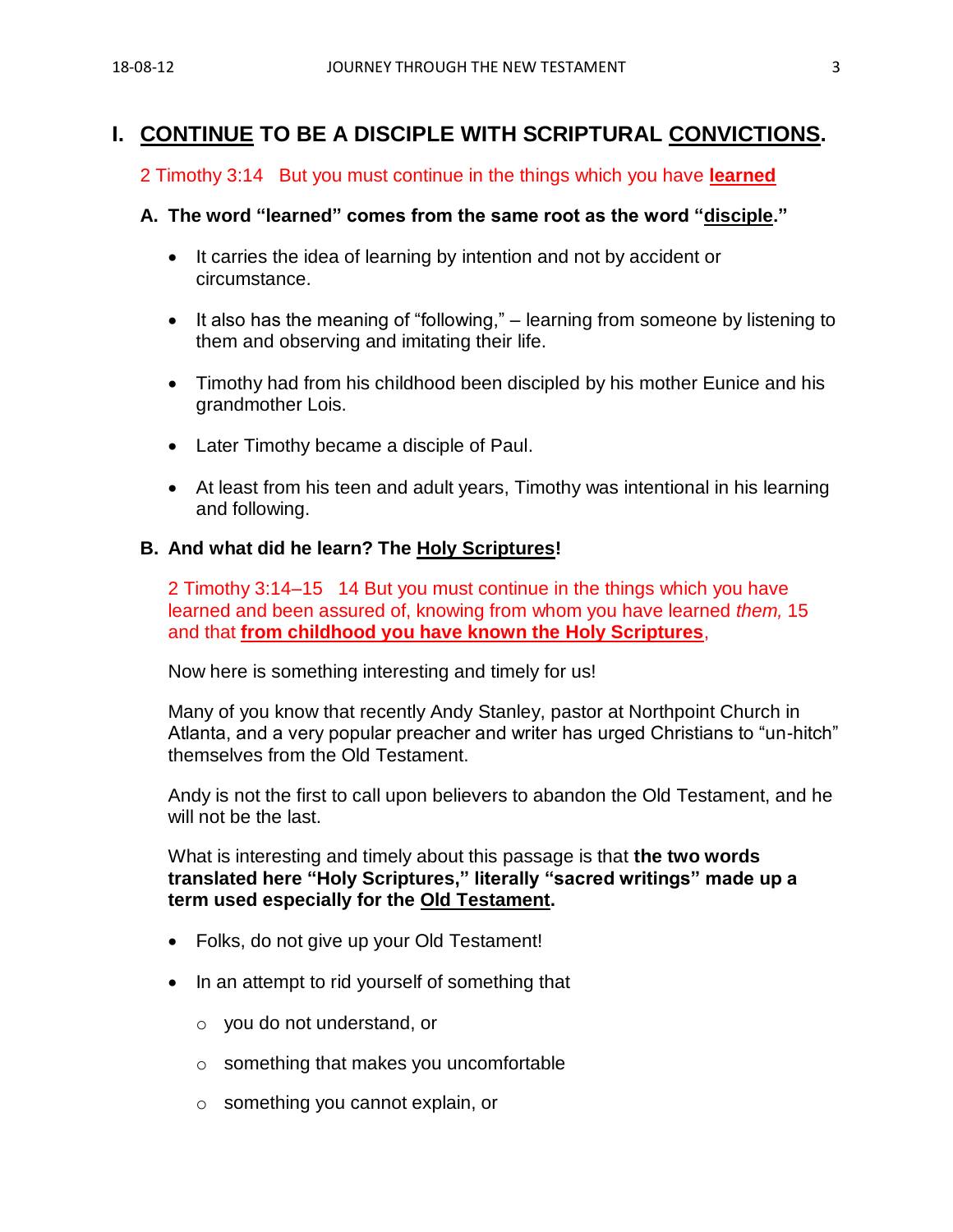- o something you do not yet believe
- You will be abandoning the Sacred Writings Jesus read, memorized, quoted, and affirmed as fully trustworthy.
- You will be doing away with the Holy Scriptures which Jesus said would not pass away until every one of them is fulfilled.
- C. The instruction of the Holy Spirit here is "Continue being a disciple who learns the Scriptures."
	- To continue, you have to start!
	- Some of you have never started really learning the Scriptures.
	- Some of you have very few verses of the Bible memorized.
	- Some of you cannot find your way around the Bible. If I told you to turn to Hezekiah 3:4 or 1 Hesitation 6:1, you would spend the rest of your time here this morning flipping madly through the pages of the Bible or if you used the Bible on your phone or tablet, watching the cursor swirl while the computer chip tried to figure it out.
	- Now folks, I do not say this to condemn but to challenge! Get started learning from the Scriptures.
	- You cannot continue until you have started. If you have not started, then start by reading through the rest of the New Testament with us. Next week we read Titus. Three chapters, less than two pages.
	- Start going to small group Bible study on Sunday morning and get with a group of people like yourself and begin to read and study the Word of God.
	- Your life will never be complete, capable, and proficient; your life will never be all that God designed it to be unless you become a disciple who learns from the Scriptures.
	- And for you who have been disciples who learned from the Scriptures, remember the Spirit says, "Continue!"
	- We never learn enough. We never know it all.
	- I sit down every week to study the Word of God to prepare to bring God's Word to you. I always learn something new. I always discover some fresh insight to use in my own life. I see new applications. I find new connections between passages of God´s Word I have never seen before.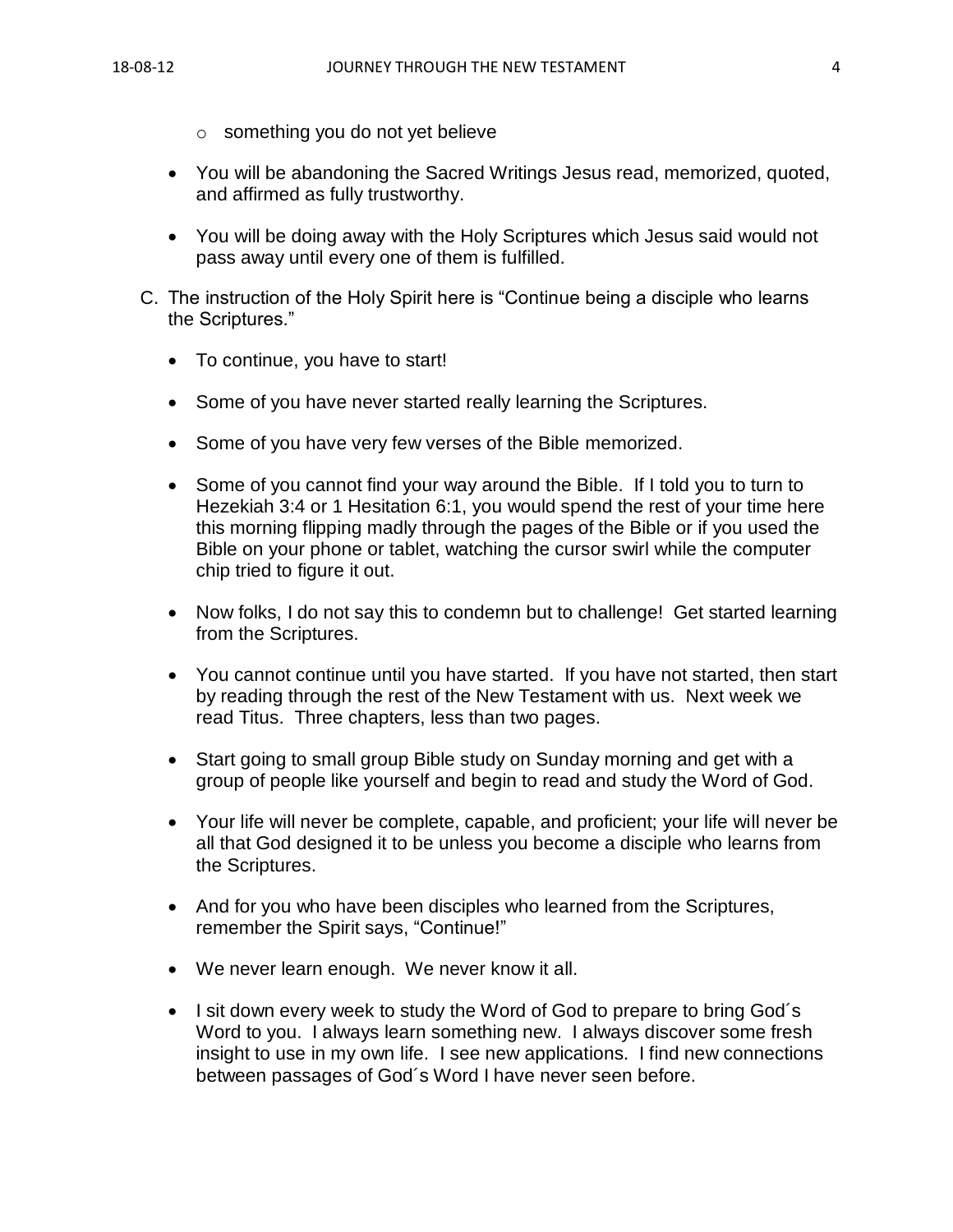- God´s Word never changes, but when you study it, it will never leave you the same.
- Some of you started being disciples who learned God's Word a long time ago, but you quit. Now you hardly read it. You seldom study it. You don´t think you need to go to small group Bible study because you know enough.
- Well, friend, I hope you know enough of God´s Word to know that it is true. And you can look right here in 2 Timothy 3 and see that the Holy Spirit tells you to continue learning from the Holy Scriptures!
- D. The Spirit says, **CONTINUE TO BE A DISCIPLE WITH SCRIPTURAL CONVICTIONS.**

Where is the word "convictions" in our text?

2 Timothy 3:14–15 14 But you must continue in the things which you have learned and **been assured of**, knowing from whom you have learned *them,* 15 and that from childhood you have known the Holy Scriptures,

- "assured" means convinced, to have confidence in
- It is not just that Timothy was assured by his mother, grandmother, and Paul that the things in the Scriptures were true and dependable.
- It is that Timothy became convinced. Timothy developed confidence in God's Word. Timothy developed convictions based upon what the Scriptures said.

This is what happened to me at 27. I had influences for and against Scriptures. At 27 I chose sides. I became convinced that Scripture was the Word of God! It became a strong conviction!

- You may be thinking, "Pastor, I am a person of strong convictions!"
	- $\circ$  Well, that is good, if your convictions are based solidly on the declarations of the Word of God.
	- o But if your convictions are just your opinion firmly held and boldly stated, that is not good at all.
	- $\circ$  If your convictions are based on the wisdom of the world or upon your own insight or experience but are contrary to the wisdom of the Scriptures, then your life will never be complete or capable.
	- o God repeatedly warns us in His Word,

Proverbs 14:12 There is a way that seems right to a man, but its end is the way to death.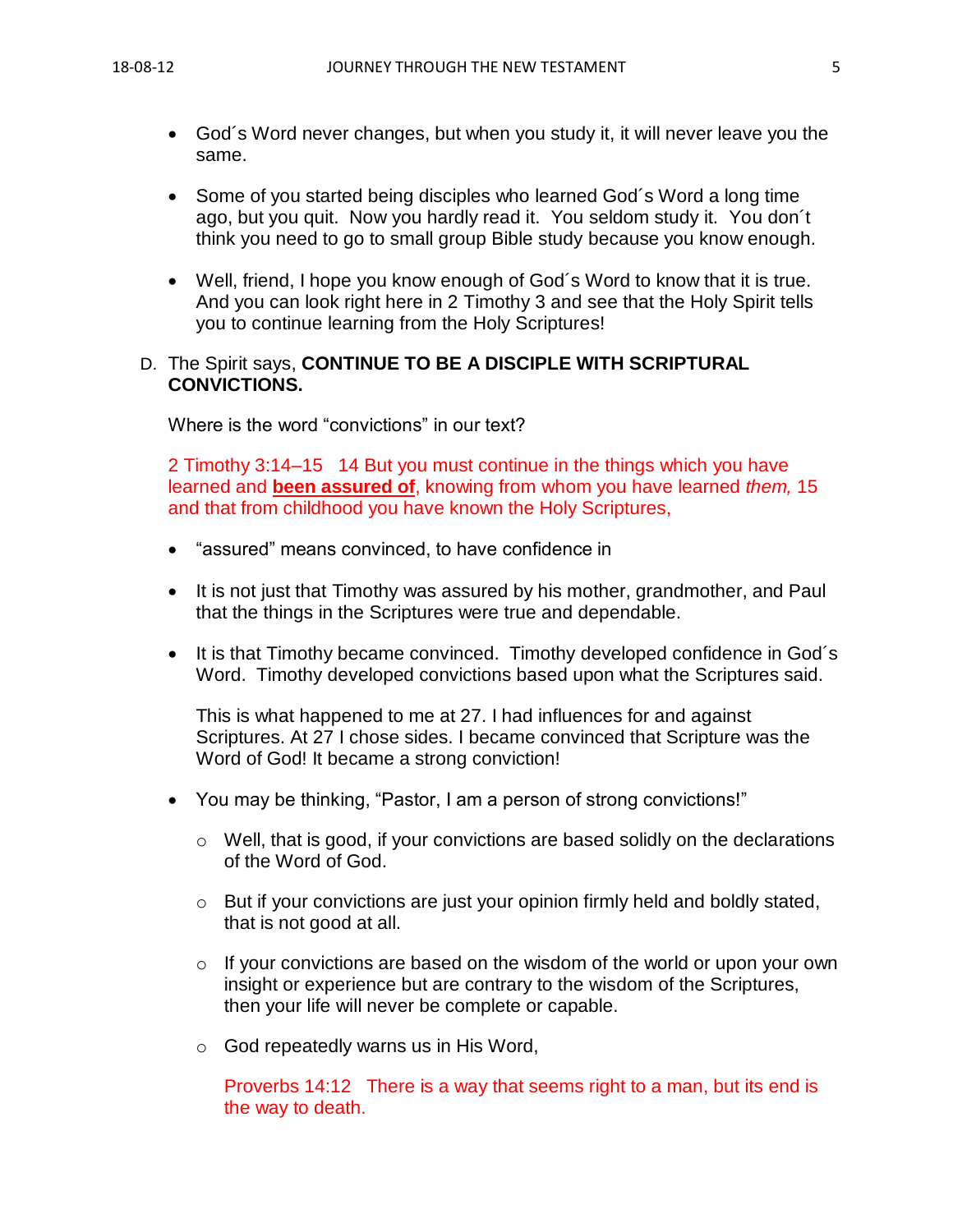God says, "If you want a life that is complete, capable, and proficient,

## **CONTINUE TO BE A DISCIPLE WITH SCRIPTURAL CONVICTIONS.**

for

# **II. THE HOLY SCRIPTURES WILL LEAD YOU TO SALVATION THROUGH FAITH IN CHRIST JESUS.**

A. Folks I could spend a lot of time here talking about how even the Old Testament Scriptures lead us to salvation through faith in Jesus Christ.

The Bible declares the faith of Moses, Joshua, Rahab, Samuel, David, Isaiah and many others, all of whom were led to salvation in the Messiah to come by way of the Old Testament Scriptures.

- B. But I think another point is more needful here for us to understand. As important as it is to believe the Word of God, not to dispute it or negate it, we are not saved through faith in the Scriptures themselves.
- C. The Scriptures tell us to put our faith in Jesus Christ and we will be saved.
- D. Salvation is by grace through faith in Jesus and Him alone.
- E. Jesus alone bore our sins upon the cross.
- F. He rose from the dead.
- G. There is no other name under heaven, not even the name Bible, or Scripture, by which we must be saved. We can only be saved in the name of Jesus!
- H. The Bible leads us to salvation through faith in Him.
	- It was Jesus, the Son of God, who spoke all of the universe into being.
	- Jesus was and is the promised seed of Abraham through whom all the families of the earth would be blessed.
	- Jesus is the Passover Lamb whose shed blood allowed those who believed to escape their bondage.
	- He is the Lamb of God described by Isaiah who was wounded for our transgressions and bruised for our iniquities, whose death made intercession for our sins.
- I. All of Scripture calls upon us to trust in Jesus as Lord and Savior and be saved through faith in Him.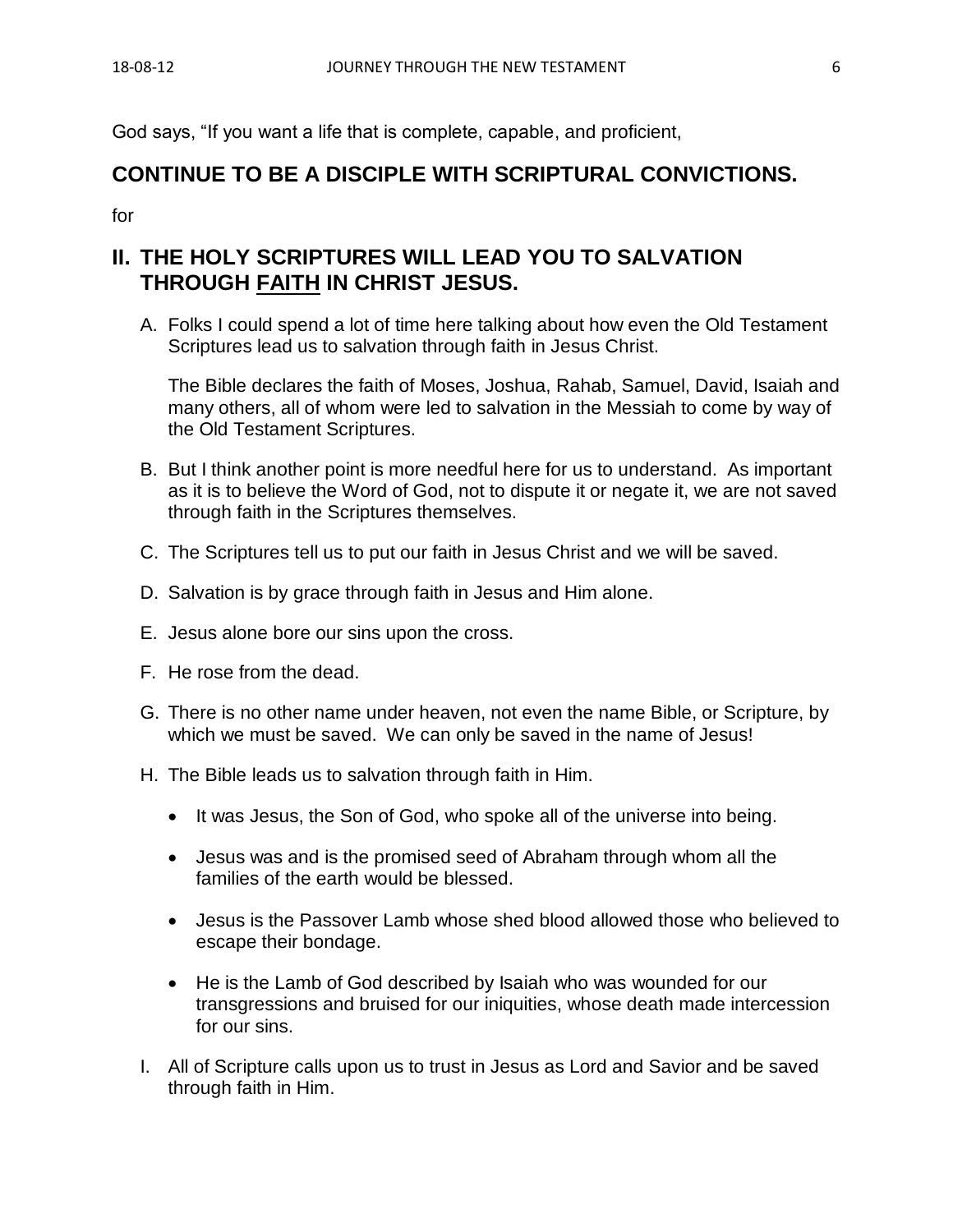But not only are we saved as the Scriptures lead us to salvation through faith in Christ, but the Holy Spirit says

# **III. THE SCRIPTURES WILL GROW YOU TO BECOME COMPLETE, CAPABLE, AND PROFICIENT, COMPLETELY EQUIPPED FOR EVERY GOOD WORK.**

2 Timothy 3:16–17 16 All Scripture *is* given by inspiration of God, and *is* profitable for doctrine, for reproof, for correction, for instruction in righteousness, 17 that the man of God may be complete, thoroughly equipped for every good work.

### **This is the process the Bible calls sanctification.**

A. The reason the Scriptures can accomplish this great work in us is because they are inspired by God.

## **Inspired comes from the Greek word theo-pneustos which means Godbreathed.**

- $\circ$  not in the sense that God blew upon the writings and thereby blessed them,
- o but in the sense that **God blew the Scriptures out of Himself to give to the writers.**
- B. The Methods of Inspiration Often people search for a single methodology by which God communicated His truth to men to record. Sometimes people argue, favoring one means of inspiration over another. The testimony of the Scriptures is that God used many means of inspiration. One means is not preferable over another. The fact is that through each of the means, God breathed out His Word to the recipient. Some of those means of inspiration were
	- **Inscription - God wrote it Himself.**

Exodus 34:1 And the LORD said to Moses, "Cut two tablets of stone like the first *ones,* and **I will write** on *these* tablets the words that were on the first tablets which you broke."

• **Dictation - God dictated word for word, and the human author wrote it down.**

Exodus 34:27 Then **the LORD said to Moses, "Write these words**, for according to the tenor of these words I have made a covenant with you and with Israel."

• **Vision - God showed the author something and told him to write what he saw.**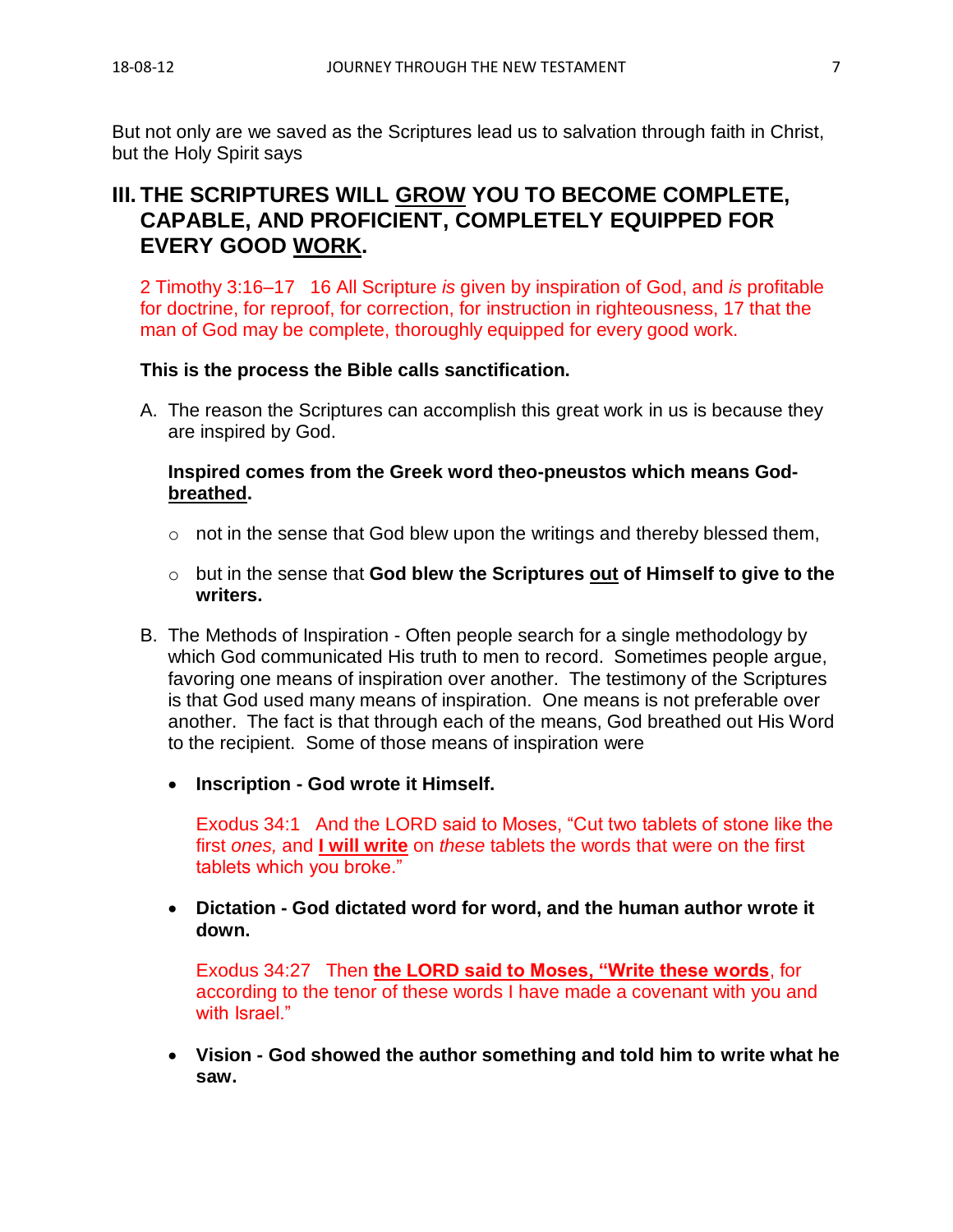Revelation 1:11 saying, "I am the Alpha and the Omega, the First and the Last," and, "What you see, write in a book and send *it* to the seven churches which are in Asia

And several others.

But far more important than the methods of inspiration are the

- **C.** The results of inspiration.
	- **The whole Bible is inspired.** This is called Plenary Inspiration (plenary means full).
	- **Every word is inspired.** Verbal Inspiration (Verbal means pertaining to words).
		- o **Verbal Inspiration means that** whatever the means of inspiration (dictation, vision, research...), the end result was that **the very words God desired to be used to express His truth were the ones that made it to the page.**
		- $\circ$  Paul affirmed that it is the very words which are inspired.

1 Corinthians 2:13 These things we also speak, not **in words** which man's wisdom teaches but **which the Holy Spirit teaches**, comparing spiritual things with spiritual.

- **Inspiration makes the Bible inerrant and infallible.** How can what God breathes be any less?
	- o **Inerrant means that in the original autographs, there are no mistakes.**
	- o **Infallible means that if you follow it, it will not lead you astray.**
- **Since every word and sentence is perfectly true, then all Scripture is useful for**
	- o **Doctrine – to teach us what is right**
	- o **Reproof – to tell us what is wrong**
	- o **Correction – to show us how to right the wrong**
	- o **Training in righteousness – leading us to practice what is right**
- **This is the way that God grows us to be increasingly like Christ.**